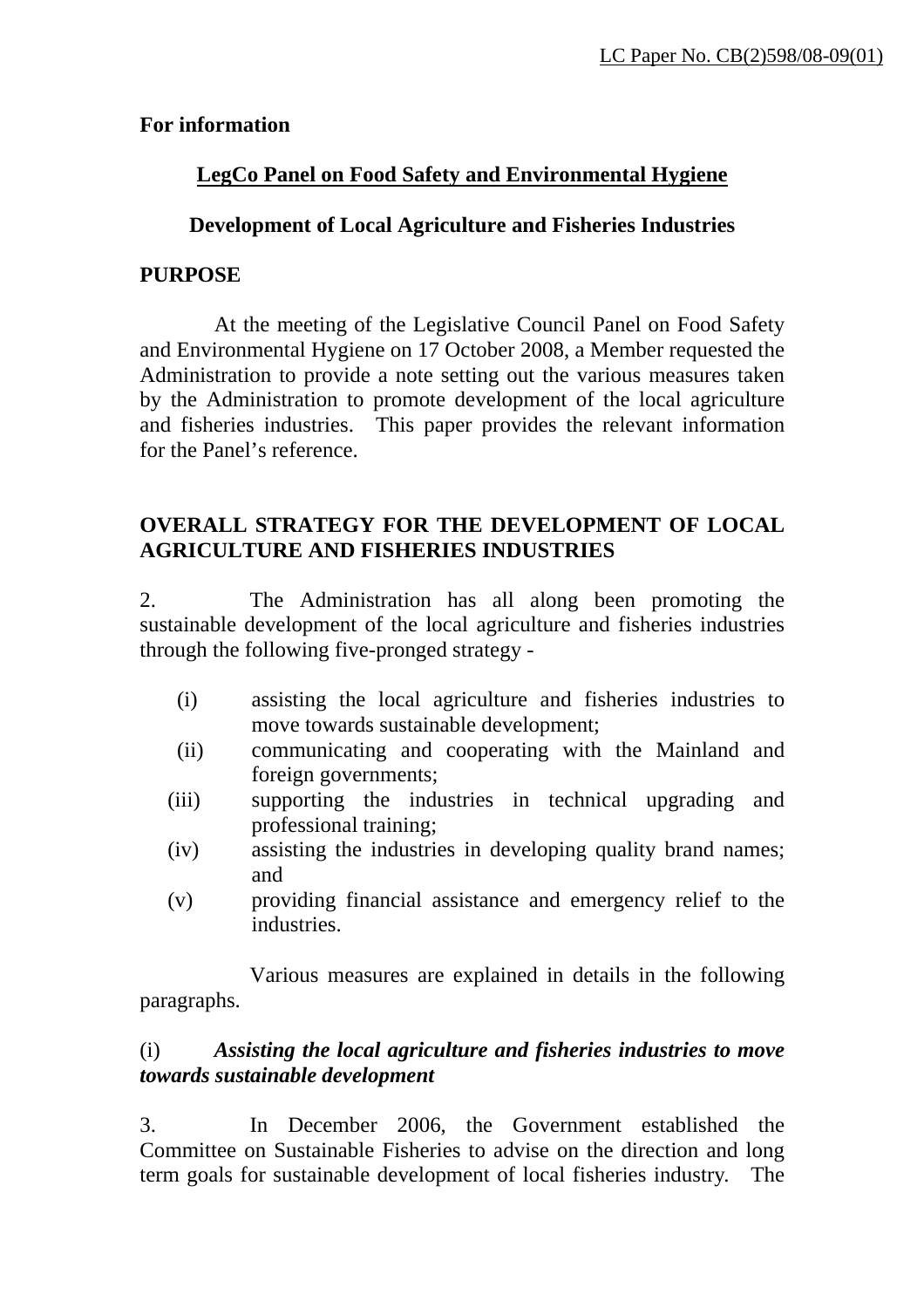Committee is comprised of representatives from the fisheries industry, academics and experts from various fields, government officials and Legislative Council members for making comprehensive and balanced recommendations on the fisheries policy for Hong Kong. The Committee has drafted plans and measures on the future development of sustainable fisheries and has earlier consulted relevant stakeholders, including fishermen groups, green groups, committees relating to fisheries in Hong Kong and bodies that have expressed views to the Committee, on these preliminary proposals. The Committee will complete a report in early 2009 and will submit the report to the Government for consideration.

4. For poultry and livestock farming, expectations of the public on public health and environmental hygiene are on the rise. A number of poultry and pig farmers have therefore decided to join the relevant voluntary surrender schemes (VSSs). There are currently 34 poultry farms and 43 pig farms left after the VSSs. For those farmers who decide to continue operation, we will develop code of practice for them, with a view to enhancing their rearing standard and promoting sustainable development. The Code of Practice for chicken farming was implemented in February 2003. In response to the avian flu incident in December 2008, we have set up two investigation groups responsible for conducting an epidemiology study on the avian flu outbreak on the index farm and for conducting a vaccine study respectively. The groups will review and revise the guidelines on biosecurity measures of farms with a view to assisting farmers in better protecting the safety of their chickens, and assist the Administration in the choice of vaccine most suitable for Hong Kong's circumstances. The Agriculture, Fisheries and Conservation Department (AFCD) is also planning to introduce a Code of Practice for pig farming for licensed local pig farms to enhance their management and hygiene standards and is liaising closely with the pig farming industry in this respect.

5. For promoting organic farming, AFCD has since 2000 been actively providing assistance to local agricultural sector in developing organic farming through the provision of technical support to local organic farms on pest and disease control, horticultural practices, soil management and seed saving. AFCD has also been assisting the trade through the Vegetable Marketing Organisation (VMO) to develop the organic food market. There are now more than 30 organic vegetable retail outlets under the VMO marketing network, including large supermarkets, MTR shops, health food stores and the Lions Nature Education Centre outlet at Tsiu Hang, Sai Kung.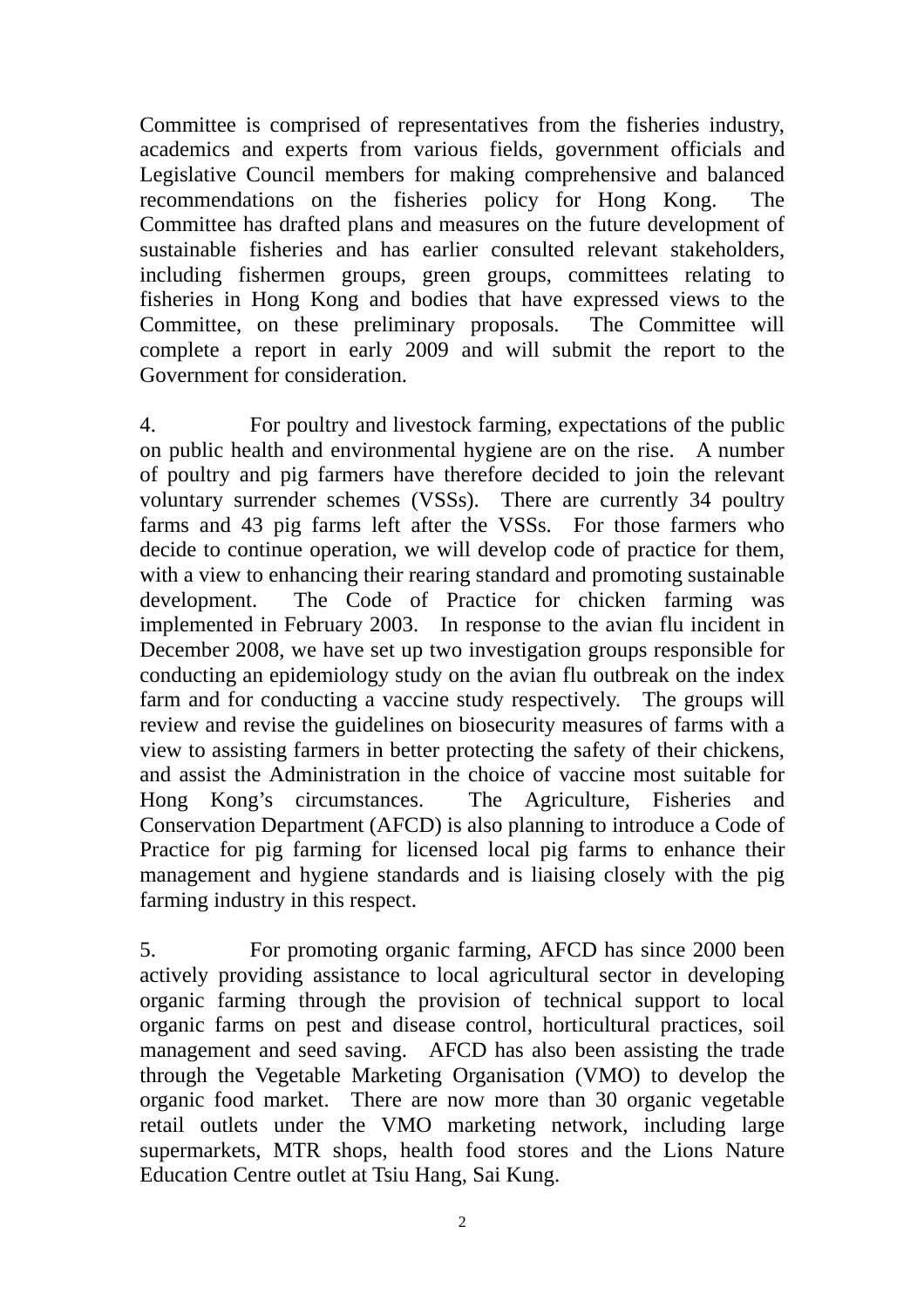# (ii) *Communicating and cooperating with the Mainland and foreign governments*

6. The Government has all along been in close dialogue with the Mainland and foreign governments, ensuring the industries understand the impact of the agriculture and fisheries policies of the nearby regions on Hong Kong. AFCD has also been exploring other possible initiatives to strengthen agriculture and fisheries cooperation and facilitate the trade. For example, in response to the requests from pig farmers, we have discussed with the Mainland Government to allow Hong Kong pig farmers to invest in pig farms in Mainland for export to Hong Kong on the conditions that these farms meet the relevant food safety, bio-security and environmental requirements in Mainland. There are now seven pig farms in Mainland that are operated by Hong Kong pig farmers. Besides, AFCD has been liaising with Mainland and foreign fisheries authorities and agencies to obtain information on sustainable fisheries and related operations such as aquaculture, recreational fishing, offshore fishing and fish processing for dissemination to fishermen and fish farmers.

#### (iii) *Assisting the industries in developing quality brand names*

7. AFCD has implemented the Accredited Farm Scheme and the Accredited Fish Farm Scheme to encourage good husbandry practices with a view to helping the public to identify quality and safe agricultural and fishery products and enhancing consumer confidence in the quality of the products. Since their implementation, both schemes have received support from the agriculture and fisheries industries and the general public. Currently a total of 211 vegetable farms and 78 fish farms have participated in the two voluntary schemes. In addition, AFCD has been actively working with various organisations towards diversifying marketing channels, an example of which is to help the Federation of Vegetable Marketing Co-operative Societies Ltd set up weekend farmers' markets. Besides, AFCD has been assisting the trade in organising large-scale promotional activities, such as the annual Farmfest, with a view to enabling the public to have a better understanding of the local organic and quality agricultural and fisheries products and to establish contacts with local farmers, fish farmers and fishermen so that they may continue to buy these products from them in future. AFCD, the Fish Marketing Organization (FMO) and the VMO will continue to organise publicity and marketing activities for quality local agricultural and fisheries products to help the industries develop quality brand names.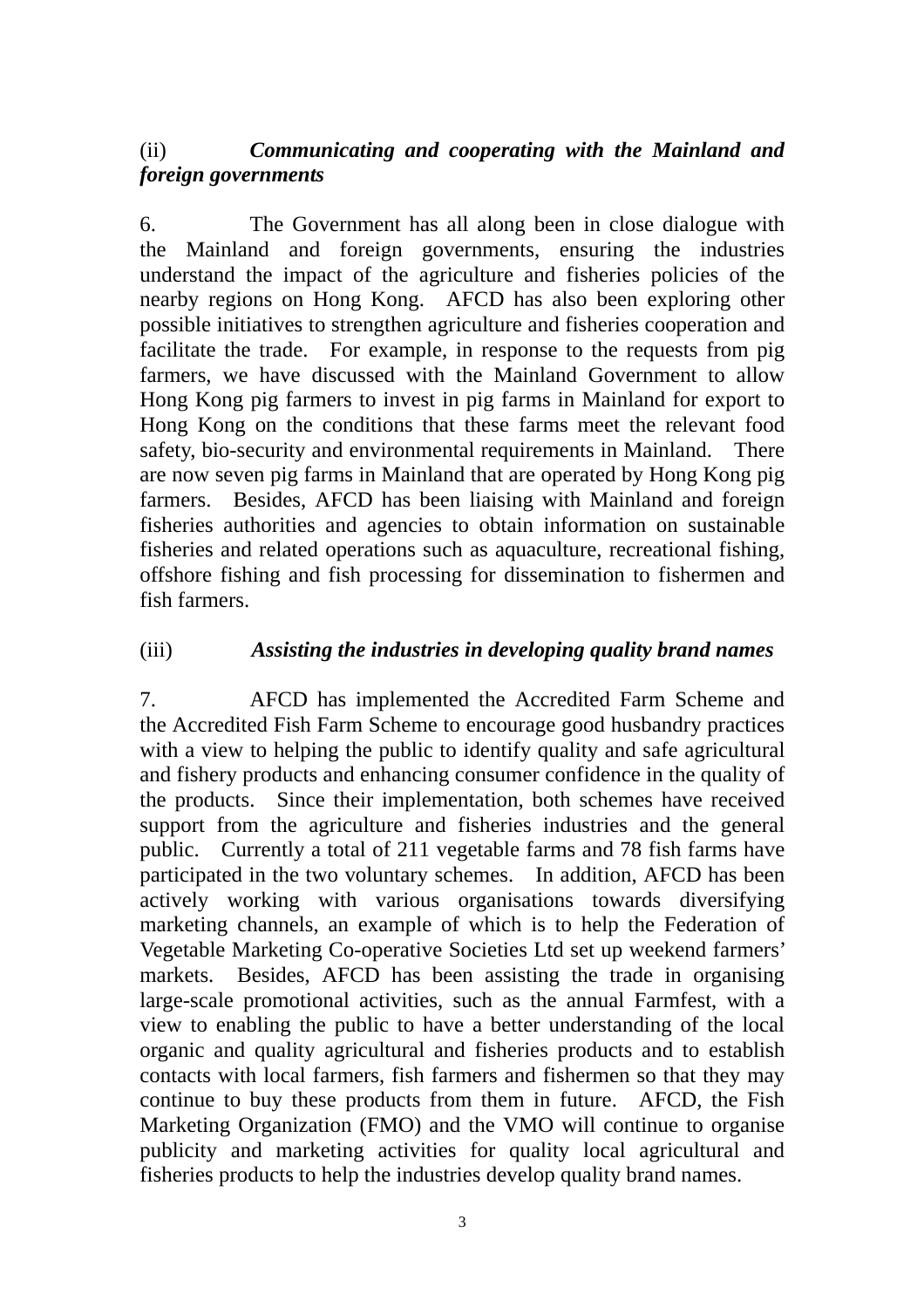# (iv) *Supporting the industries in technical upgrading and professional training*

8. To provide training for professionals in the local agriculture and fisheries industries, AFCD introduces new techniques to farmers and fish farmers through regular technical talks and on-farm demonstrations, as well as distribution of advisory leaflets. Overseas study tours are also arranged for farmers and fishermen from time to time to enhance their knowledge in the development of the agriculture and fisheries industries in other places of the world. Moreover, fishermen and fish farmers may apply for financial assistance from the Marine Fish Scholarship Fund for attending relevant training courses.

9. AFCD is committed to assisting local fish farmers in upgrading and developing fish fry hatching and breeding techniques through the provision of technical support, training and trial schemes in collaboration with fish farmers. To step up efforts in this area, AFCD has set up experimental hatchery facilities at Ta Kwu Ling in mid-2008 to facilitate research in fish fry hatching and breeding techniques. In September 2008, it organised a training course on grouper fry hatching jointly with the Network of Aquaculture Centres in Asia-Pacific at Ta Kwu Ling to provide the necessary knowledge and techniques to local fish farmers, fishermen and people interested in the research and development of fish fry hatching and breeding, so as to further promote the development of fish fry hatching and breeding in Hong Kong.

10. AFCD also continues to organise various technical talks and on-farm demonstrations for farmers and fish farmers to introduce improved species of agriculture and fisheries products and new techniques. In 2008, AFCD introduced to the local farming industry four new and improved varieties of vegetable and fruit including little cucumber, leafy beet, dark leaf Chinese white cabbage and little sweet melon. For fisheries industry, following the introduction of jade perch for local culture, the department has successfully produced jade perch fry from hatching of imported fertilized eggs and induced spawning with a view to helping fish farmers secure a stable supply of fish fry at lower costs. A training workshop was conducted in June 2008 to pass on the techniques to fish farmers.

(v) *Providing financial assistance and emergency relief to the industries*